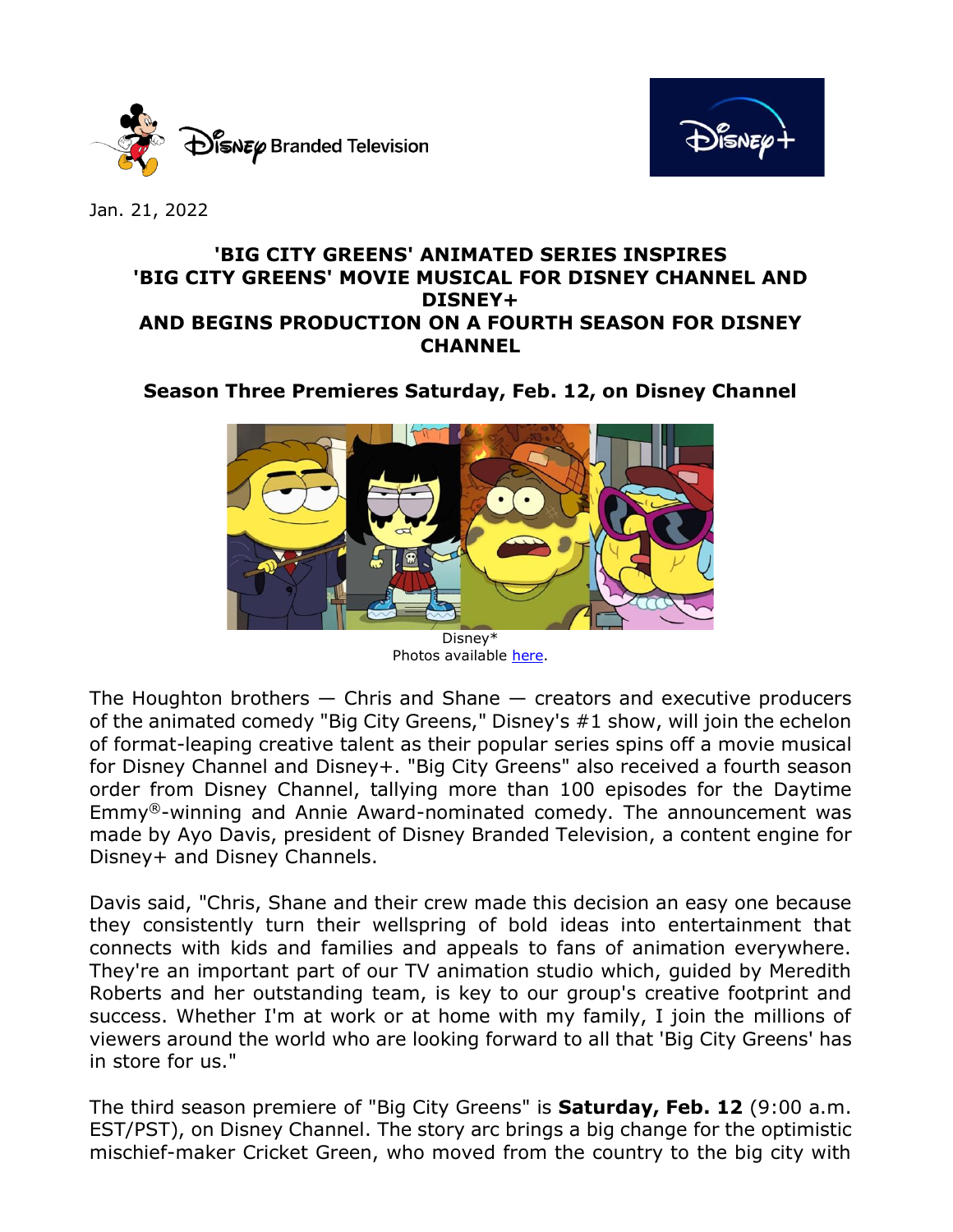his wildly out of place family: hard-working father Bill, sweet-and-sour Gramma Alice and quirky older sister Tilly, who later in season three will participate in a rite of passage event, one that's uniquely Green style. The first and second seasons are available on Disney+. The Houghton humor and creativity are also on display in two short-form Disney Channel series — "Broken Karaoke" and "Random Rings" — each featuring characters from "Big City Greens."

The series is influenced by the Houghton's childhood in the small rural town of St. Johns, Michigan, with locations and characters inspired by their real-life family members and townsfolk and their experiences upon departing rural farmland for college in big cities. "Big City Greens" premiered in 2018, and in 2021, the Houghtons entered into an overall deal at Disney Television Animation.

"Big City Greens" stars Chris Houghton as Cricket Green, Artemis Pebdani ("Scandal") as Gramma Alice, Marieve Herington ("How I Met Your Mother") as Tilly Green and Bob Joles ("Puss in Boots") as Bill Green.

The movie and series creative team include Michael Coughlin ("The Muppets") as producer, Stephen Sandoval ("The Owl House") as supervising producer/coexecutive producer and Joachim Horsley ("Spirit Riding Free") as composer. "Big City Greens" is a production of Disney Television Animation and carries a TV-Y7 parental guideline.

The Houghtons are represented by Julie Kane-Ritsch of The Gotham Group and attorney Matthew Saver.

*Source: NMR, 4Q21 (Oct-Dec' 21), L+7, K6-11, #1. DC series ranked on hours watched; excludes movies, sports, and shorts.*

### **About Disney Branded Television**

Disney Branded Television encompasses the creative storytellers and production and content marketing teams responsible for Disney-branded television series, movies and other programming spanning live-action, animated and unscripted formats. The group fuels the Disney+ streaming platform and Disney Channel, Disney XD and Disney Junior linear networks with content geared toward kids, tweens, teens and families, with stories that are imaginative, aspirational and reflective of their world and experiences. Recent projects include "High School Musical: The Musical: The Series," "Monsters at Work," "The Mysterious Benedict Society" and "Marvel's Spidey and his Amazing Friends." Disney Branded Television has created some of the most iconic and award-winning properties and franchises, including Peabody Award winners "Doc McStuffins" and "The Owl House"; Emmy Award winners "Big City Greens" and "Elena of Avalor"; the beloved "Mickey Mouse" cartoon shorts plus the Disney Channel Original Movie (DCOM) franchise, comprised of more than 100 titles.

### **About Disney+**

Disney+ is the dedicated streaming home for movies and shows from Disney, Pixar, Marvel, Star Wars, and National Geographic, along with The Simpsons and much more. In select international markets, it also includes the new general